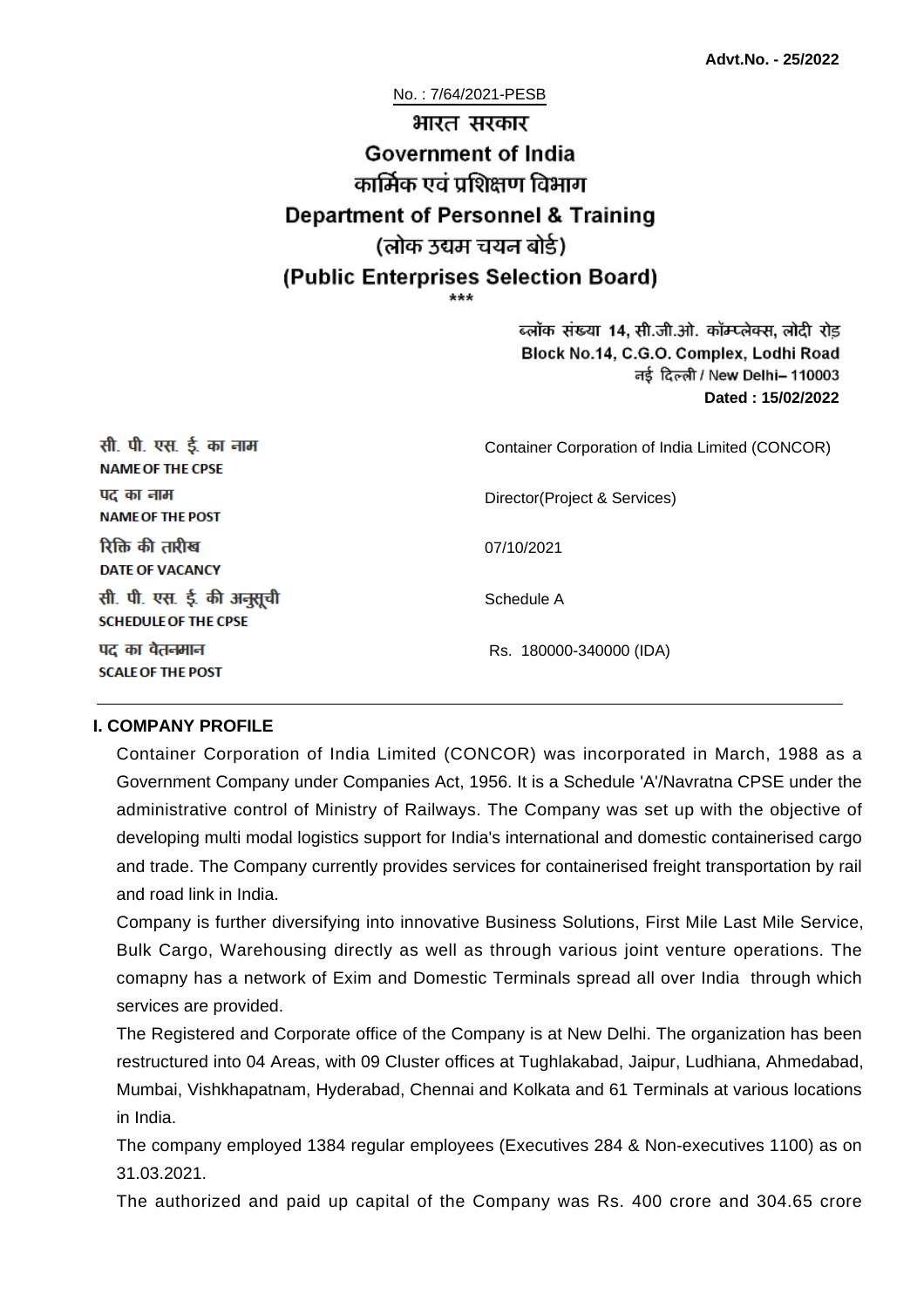respectively as on 31.03.2021.

The shareholding of the Government of India in the company is 54.80% as on 31.03.2021.

The Government has given its 'in principle' approval for strategic disinvestment of Government of India shareholding of 30.8% in Container Corporation of India Limited along with transfer of management control to a strategic buyer.

## **II. JOB DESCRIPTION AND RESPONSIBILITIES**

Director (Project & Services) is a member of the Board of Directors and reports to the Chairman and Managing Director. He is responsible for planning, designing and implementation of multimodal container terminals, maintenance including design of mechanical handling systems and selection of handling equipments and upgradation of existing terminals and technological upgradation of the assets of the Company, promoting indigenisation under Atma Nirbhar Scheme of the Government.

#### **III. ELIGIBILITY**

| Age of superannuation 60 years |                                                                                             |                |                                                                                             |  |
|--------------------------------|---------------------------------------------------------------------------------------------|----------------|---------------------------------------------------------------------------------------------|--|
| <b>Internal</b>                |                                                                                             | <b>Others</b>  |                                                                                             |  |
| <b>Minimum</b>                 | <b>Maximum</b>                                                                              | <b>Minimum</b> | <b>Maximum</b>                                                                              |  |
| 45                             | 2 years residual service as on<br>the date of vacancy w.r.t. the<br>date of superannuation. | 45             | 3 years residual service as on<br>the date of vacancy w.r.t. the<br>date of superannuation. |  |

**1. AGE :** On the date of occurrence of vacancy (DOV)

#### **2. EMPLOYMENT STATUS:**

The applicant must, on the date of application, as well as on the date of interview, be employed in a regular capacity – and **not** in a contractual/ad-hoc capacity – in one of the followings :-

(a) Central Public Sector Enterprise (CPSE) (including a full-time functional Director in the Board of a CPSE);

(b) Central Government including the Armed Forces of the Union and All India Services;

(c) State Public Sector Enterprise (SPSE) where the annual turnover is \***Rs 5000 crore or more**;

(d) Private Sector in company where the annual turnover is **\*Rs 5000 crore or more**. **Preference would be given to candidates from listed companies;**

(\* The average audited annual turnover of three financial years preceding the calendar year in which the post is advertised shall be considered for applying the approved limits)

#### **3. QUALIFICATION:**

The applicant should be an Engineering Graduate with good academic record from a recognized University/Institution.

Applicants holding MBA/Post Graduate Diploma in management will have an added advantage.

#### **4. EXPERIENCE:**

The applicant should have five years of cumulative experience/exposure in project planning/ execution/ monitoring of Multi-modal Transport logistics/domestic transport system during the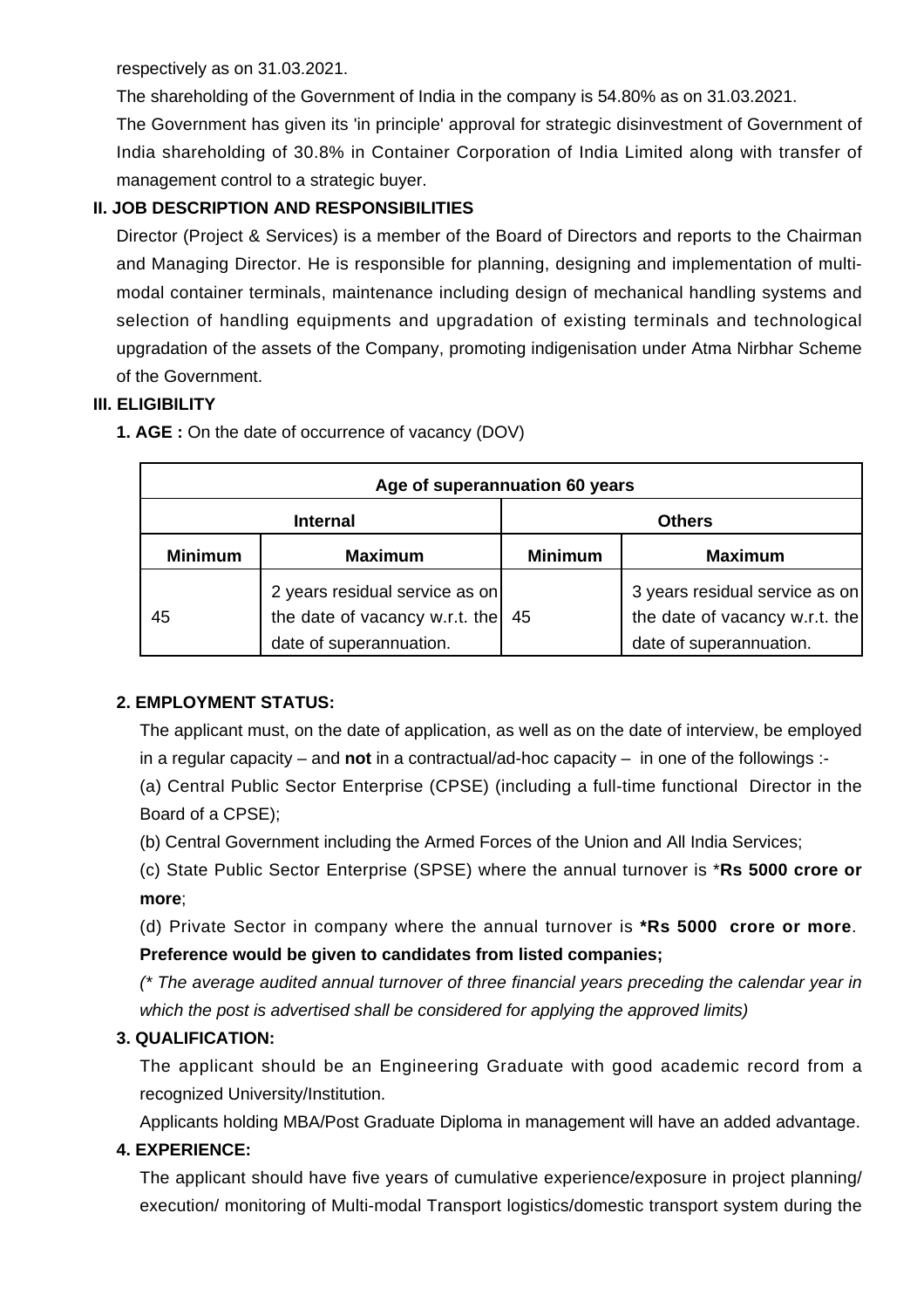last ten years.

Applicants with sound managerial and technical skill with experience in the field viz., construction planning, design and execution of mega container terminals with allied activities of handling equipments, Railway Terminal Yards/ Siding projects and exposure to Information Technology tools and development will have added advantage.

#### **5. PAY SCALE:**

#### **(a)Central Public Sector Enterprises-**

#### **Eligible Scale of Pay**

- (i) Rs. 7250-8250 (IDA) Pre 01/01/1992
- (ii) Rs. 9500-11500 (IDA) Post 01/01/1992
- (iii) Rs. 20500-26500 (IDA) Post 01/01/1997
- (iv) Rs. 51300-73000 (IDA) Post 01/01/2007
- (v) Rs. 120000-280000 (IDA) Post 01.01.2017
- (vi) Rs. 18400-22400 (CDA) Pre-revised post 01.01.1996
- (vii) Rs. 37400-67000 + GP 10000 (CDA) post 01.01.2006
- (viii) Rs. 144200-218200 (Level 14) CDA post 01.01.2016

The minimum length of service required in the eligible scale will be one year for internal candidates, and two years for others as on the date of vacancy.

**(b)**

**(i) Applicants from Central Government / All India Services** should be holding a post of the level of Joint Secretary in Government of India or carrying equivalent scale of pay on the date of application.

**(ii) Applicants from the Armed forces of the Union** should be holding a post of the level of Major General in the Army or equivalent rank in Navy/Air Force on the date of application.

**(c)**

 **Applicants from State Public Sector Enterprises/ Private Sector** should be working at Board level position or at least a post of the level immediately below the Board level on the date of application on the date of application.

#### **6. CONDITION OF IMMEDIATE ABSORPTION FOR CENTRAL GOVERNMENT OFFICERS**

Central Government Officers, including those of the Armed Forces of the Union and the All India Services, will be eligible for consideration only on immediate absorption basis.

#### **IV. DURATION OF APPOINTMENT**

The appointment shall be for a period of five years from the date of joining or upto the date of superannuation or until further orders, whichever is earlier.

#### **V. SUBMISSION OF APPLICATIONS**

#### **Applicants should Submit their applications on-line only as per the format.**

- 1. The applicants should submit their applications through proper channel as follows:
- (a) Government Officers, including those of the Armed Forces of the Union and All India Services: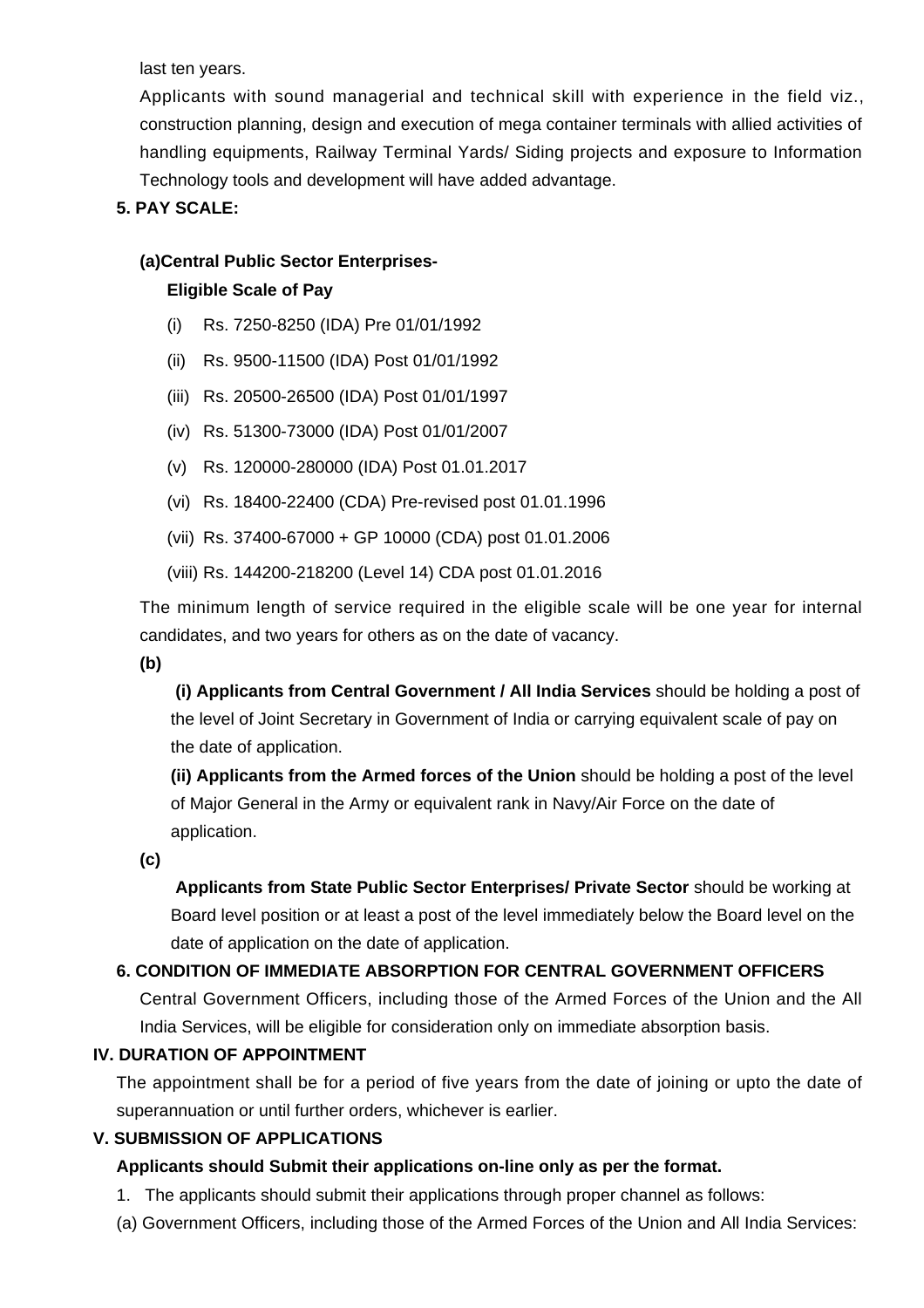through Cadre Controlling authority.

(b) CMDs/MDs/Functional Directors in CPSE: through the concerned Administrative Ministry.

(c) Below Board level in CPSE: through the concerned CPSE.

(d) CMDs/MDs/Functional Directors in State PSE: through the concerned Administrative Secretary and Cadre Controlling Authority, if any, of the State Government.

(e) Below Board level in SPSE: through the concerned SPSE.

(f) Private Sector: directly to the PESB.

2. Applicants from Private Sector must submit the following documents along with the application form:

(a) Annual Reports of the Company for the last 3 years preceding the calendar year in which the post was advertised **(please provide URL or attach/enclose copies);**

(b) Whether the company is listed or not; if yes, the documentary proof **(please provide URL or attach/enclose copies);**

(c) Evidence of working at Board level or at least a post of the level immediately below the Board level;

(d) Self-attested copies of documents in support of age and qualifications;

(e) The relevant Jobs handled in the past with details.

# **VI. UNDERTAKING BY THE APPLICANT**

An applicant has to give an undertaking as a part of the application that he/she will join the post, if selected. If an applicant does not give such undertaking, the application would be rejected.

# **1. For candidates from Central Government/Armed Forces of the Union/ All India Services**

(a) The appointment is on immediate absorption basis.

(b) If a candidate conveys his/her unwillingness to join after the interview is held, he/she would be debarred for a period of two years from the date of interview, for being considered for a Board level post in any CPSE.

(c) Further, if a candidate conveys his/her unwillingness to join after the issue of offer of appointment, he/she would be debarred for a period of two years from the date of offer of appointment for being considered for a Board level post in any CPSE.

#### **2. For candidates from CPSE**

(a) If a candidate conveys his/her unwillingness to join after the interview is held, he/she would be debarred for a period of two years from the date of interview, for being considered for a Board level post in any CPSE other than the one to which the candidate belongs.

(b) Further, if a candidate conveys his/her unwillingness to join after the issue of offer of appointment, he/she would be debarred for a period of two years from the date of offer of appointment for being considered for a Board level post in any CPSE other than the one to which the candidate belongs.

#### **3. For candidates from SPSE/Private Sector**

(a) If a candidate conveys his/her unwillingness to join after the interview is held, he/she would be debarred for a period of two years from the date of interview, for being considered for a Board level post in any CPSE.

(b) Further, if a candidate conveys his/her unwillingness to join after the issue of offer of